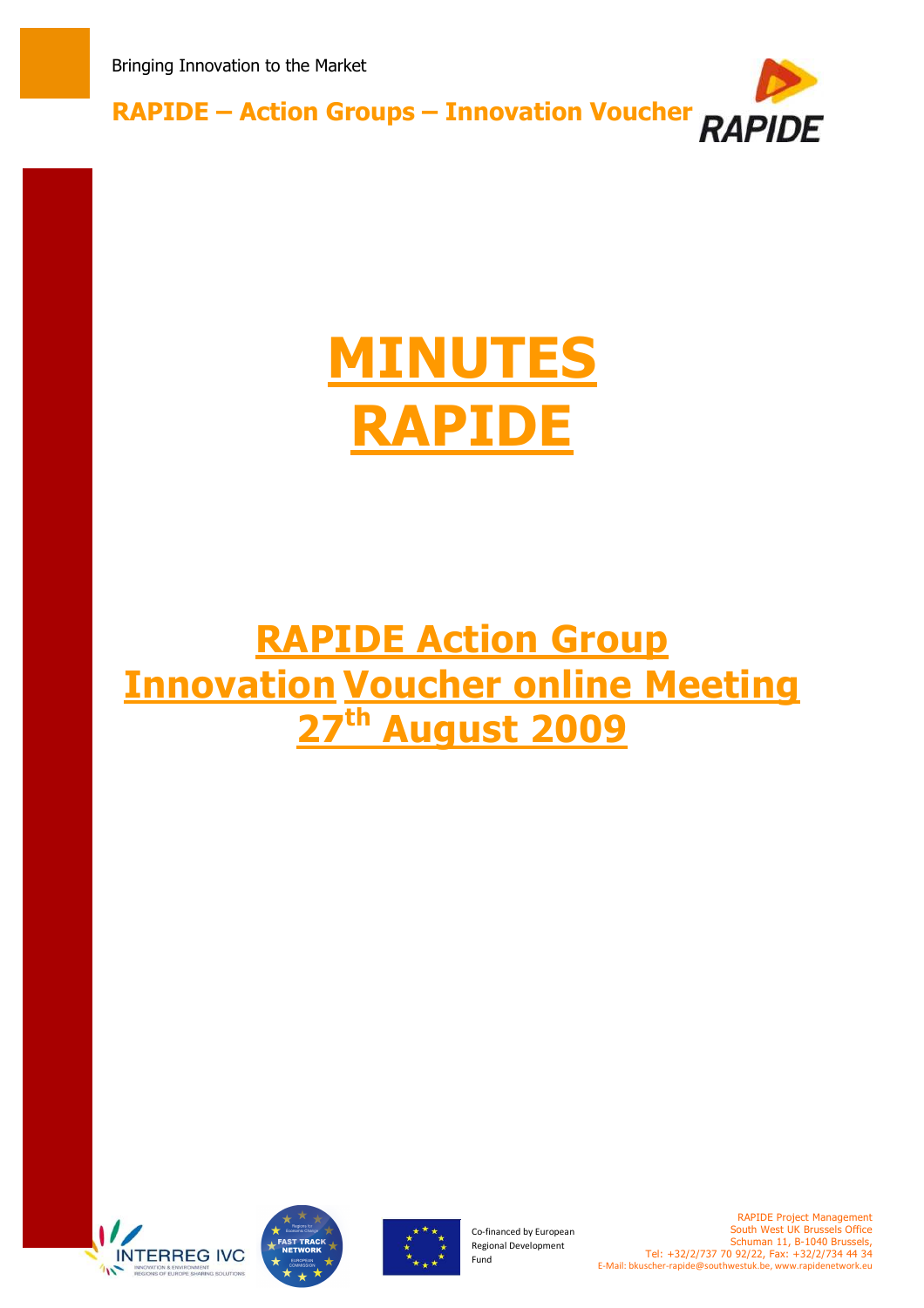

## **RAPIDE Action Group Innovation Voucher**

For each of the **specific themes**, an **Action Group** will work together to develop new ideas and approaches on the ways to improve the regional innovation support structure.

Each region will bring in its own experiences, expertise and suggestions. External experts will bring additional input to the discussion.

By October 2009 each Action Group member will need to identify and clarify the **RAPIDE Action** in the **Background Paper for the ACTION PLAN** to be developed within their **RAPIDE ACTION PLAN** by May 2010 and implemented right after.

The **Action Group** members will support each other in the entire peer review process which will be crucial for the effective development of RAPIDE Actions.

To achieve the above, the first Action Group meeting was accompanied by a facilitator. This facilitator supported the Action Group discussing and deciding on the necessary inputs and steps for a future co-operation.

A note-taker will be responsible write the minutes of the meeting.

The paper below shortly shows the topics discussed and decided within the Second meeting on 27 of August 2009.







Co-financed by European Regional Development Fund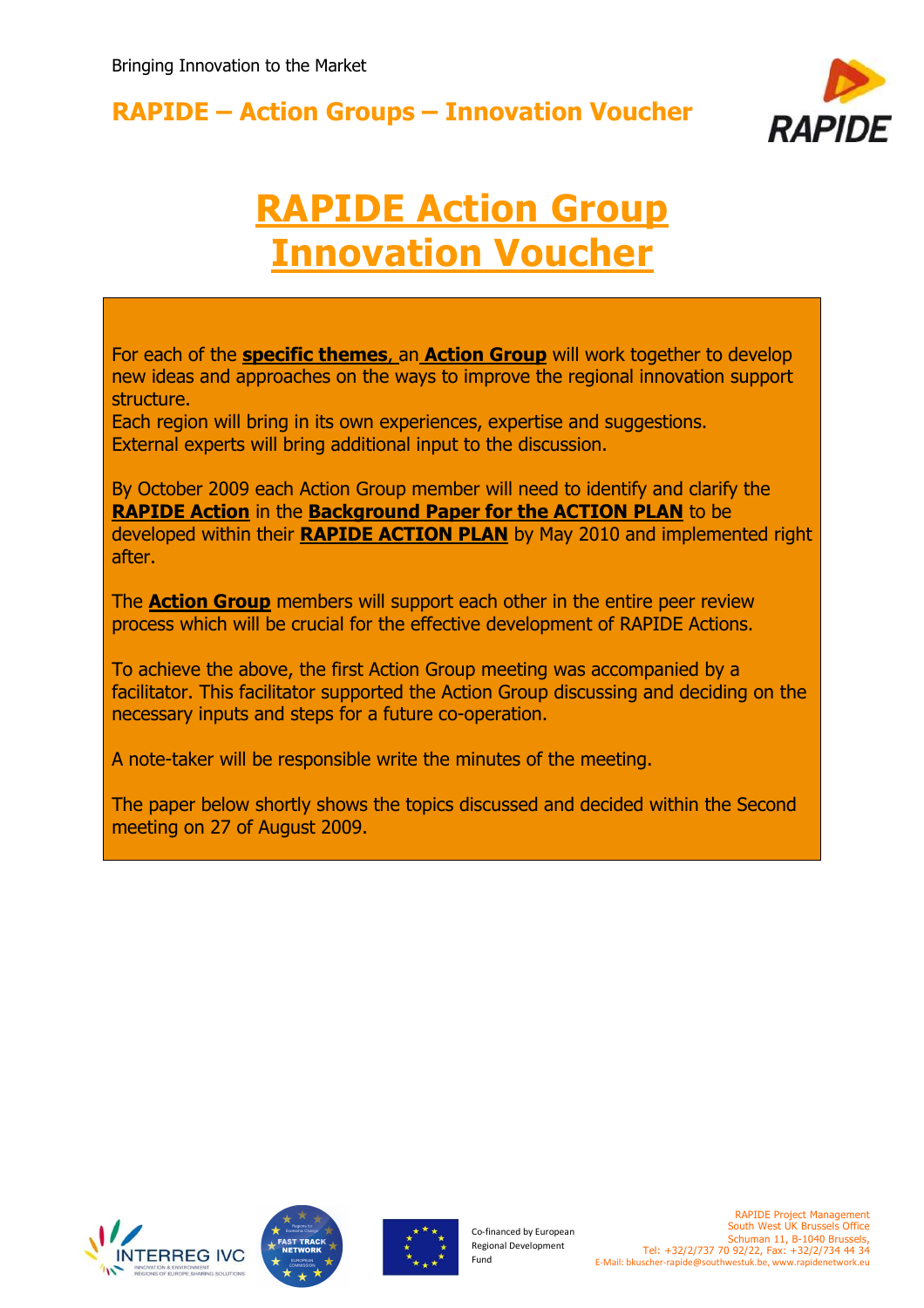

**Action Group: Innovation Voucher**

**6 participants:** 

**Milan Darak – Presov Slovakia Mark Dennis – Lapland Rafal Modrzewski– Kujawsko-Pomorskie Poland Norbert Grasselli – Eszak-Alföld Hungary Melinda Matrai – Eszak-Alföld Hungary Nikos Thomopoulos – MA, Region of Western Greece** 

Session Innovation Vouchers, August 27<sup>th</sup> 2009.

#### **Review of Sub-theme reports on Innovation vouchers**

#### **1. The first sub-theme that was addressed was the Assessment of Service providers that Benjamin provided.**

- It was discussed that perhaps a better word to describe the process of finding the service providers would be best if it was renamed assessment or listing of service providers.
- It was also agreed that, to keep the process agile, it should be an easy process to get onto the list of service providers but that it be equally easy to be moved to the black list if the work was not satisfactory.
- The quality checks are not checking the cost of the service provider's only quality which could be risky as the cost should be checked to be within market standards.
- It was agreed that there should be a list of service providers compiled allowing the SME's to choose quickly the service provider they feel most comfortable working within the knowledge area needed.
- One comment by Hungary was that a lesson they had learned was that the list of service providers should not be limited to public organisations as they have found it just does not work very well.





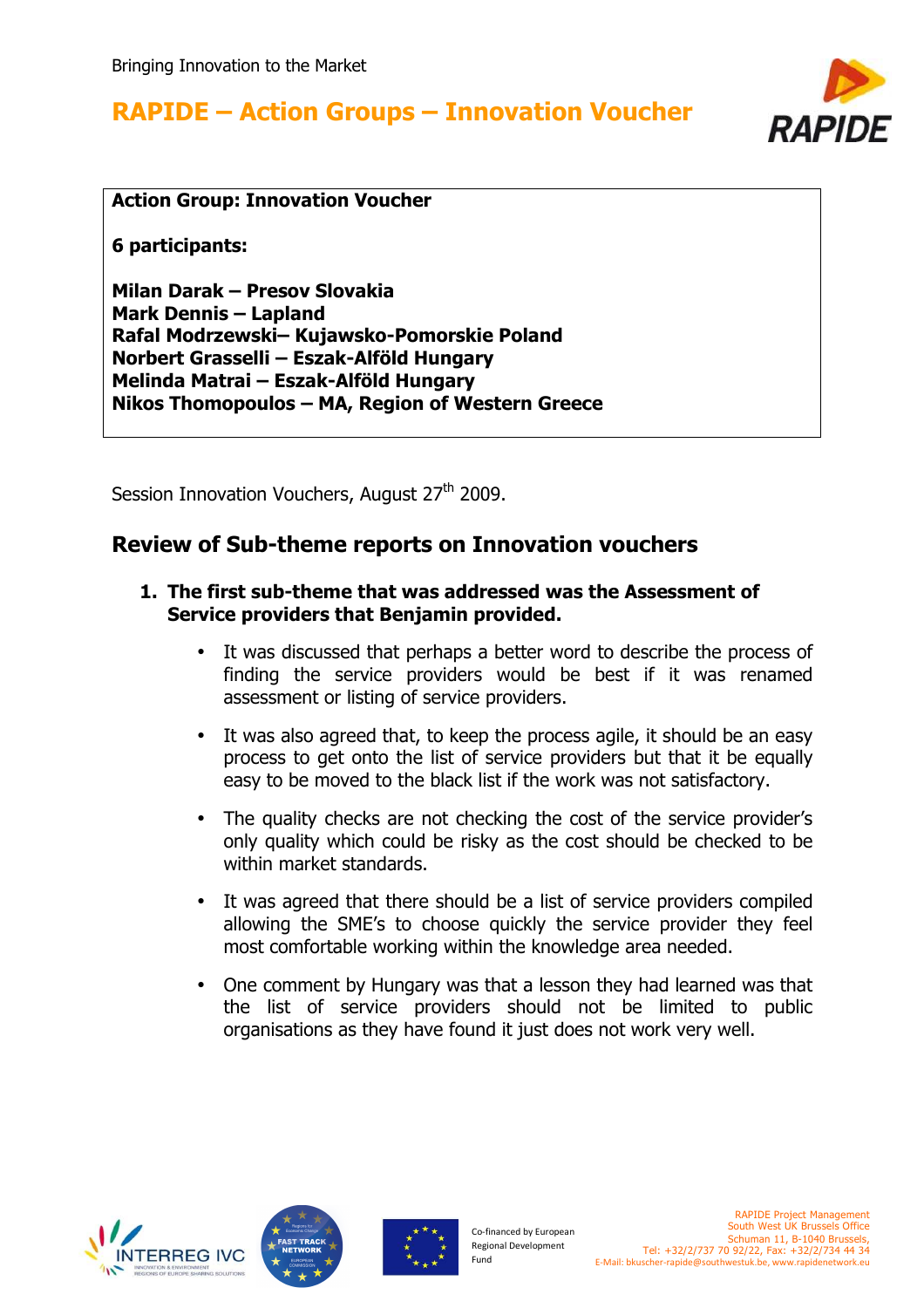

#### **2. The second sub-theme that was addressed was the VAT tax issue that Rafal provided.**

- Rafal thought that it might be best to order an adequate institution to prepare an expert opinion on the matter.
- It was commented by Norbert that perhaps working hrs could be included here and that would not go against state aid rules, but further examination was needed.
- Mark also commented that his region also faced similar problems with state aid rules on using innovation environments that were established using EU Funds and as long as these individual innovation environments do not surpass the 100,000€ a year exemption limit they can operate within State Aid rules.
- It was also our hopes that this could be addressed by the Experts in our meeting with them in Brussels.

#### **3. The third sub-theme that was addressed was the Assessment of who is giving the vouchers and can ESF funds be used to train the organisation responsible that Nikos provided.**

- It was discussed that a split system with 2 organisations handling the voucher system would increase the time required to deliver the innovation vouchers to the SME's.
- It was agreed that there should be one body handling the innovation vouchers and it should be an organisation that is closest to the SME's perhaps like a Regional Development Agency or other body that has an existing relationship with regional businesses so the element of trust is already established.
- It was also discussed that the organisation should at least be semipublic body as there were concerns of oversight and transparency if the power of selection of SME's and service providers along with quality checks are controlled by a private consulting firm.
- The funding from the ESF would be used to train the responsible organisation on how to implement the voucher system and run it.





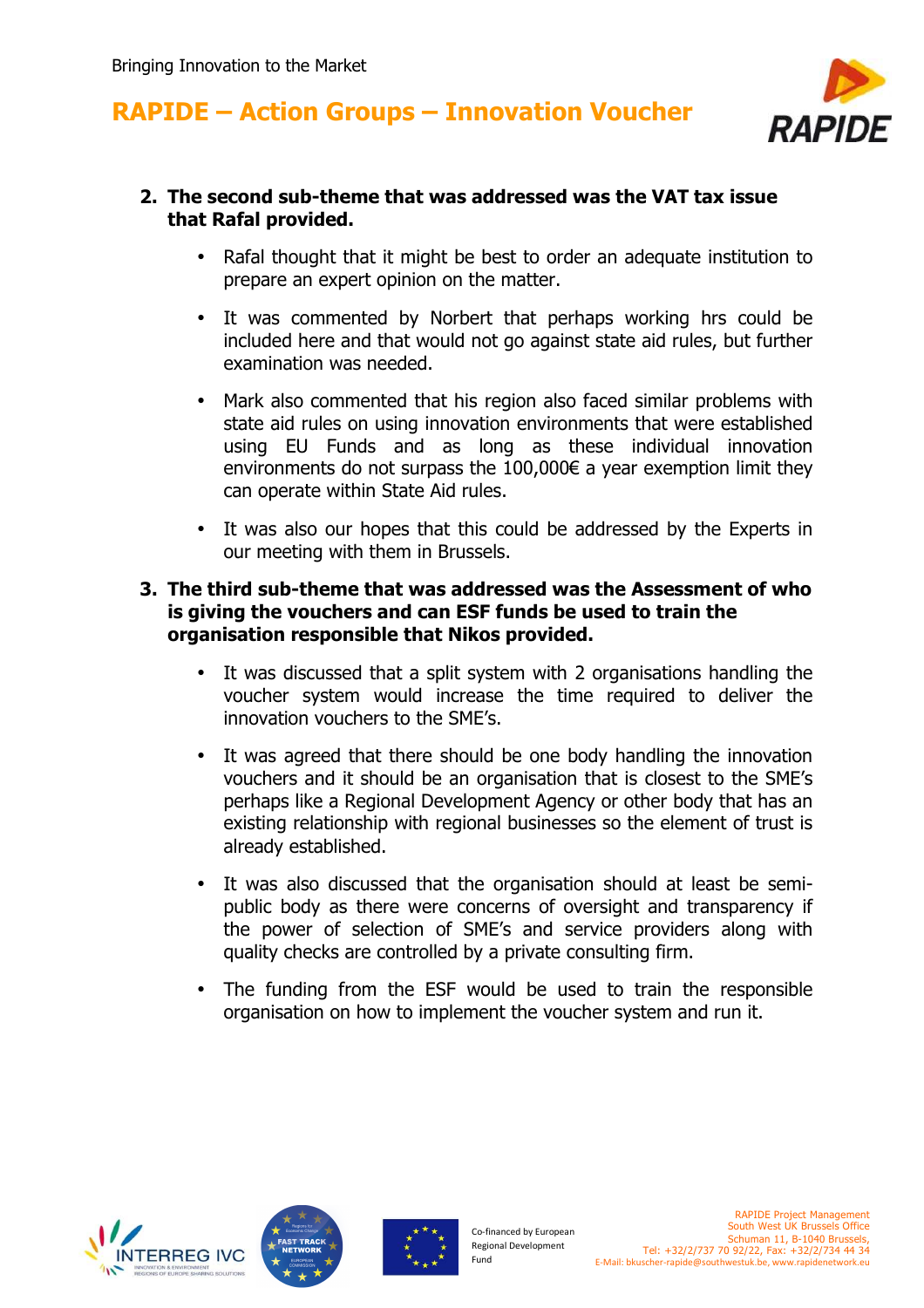

#### **4. The Fourth sub-theme that was addressed was the Marketing of Innovation vouchers that Milan provided.**

- For Presov it was felt that the Enterprise Europe Network (EEN) was the best solution for marketing. However, for the other regions commented that the EEN was not well established in their regions or that it was a faceless or remote EU organisation that regional SME's were not interested to participate in.
- It was also thought that perhaps as in the assessment of the innovation vouchers that the best organisation to do the marketing should be the organization that is closest to the SME's for trust and ease of constant contact as it was commented that marketing the innovation voucher system takes a lot more than brochures SME's do not understand the system so there is a need for face-to-face meetings to explain how to the innovation voucher process works.
- It was said that the EEN network might be of great usefulness to local service providers as they could join the events to market their services to other large companies who seem to be present in the network.

#### **5. The Fifth sub-theme that was addressed was the Indicators for Innovation vouchers that Norbert provided.**

- It was commented that in regards to the list of indicators being too long to show a positive impact of the voucher system that it may show the real impact of the innovation voucher system so their effect can be truly measured.
- One additional indicator was added as well, what was the number of international contacts generated?
- Norbert commented that the list of indicators is not something that is provided every year but it is possible that over the five year period that the SME's are asked to provide the answers to the indicators. It was thought that for some regions would like to have this information on a yearly basis.
- There was also a talk that perhaps not all these indicators held the same level of importance and that they could be ranked and then put into a grouping according to a priority level.  $1^{st}$   $2^{nd}$  or  $3^{rd}$  level of importance for instance.
- The discussion moved to the price levels and themes of the funding. It was clarified that the funding was open to all ideas and that they could move from one step to the next the max amount being 120,000€ for product development, allowing SME's to buy more expensive services. The large monetary amount for product development is unconventional





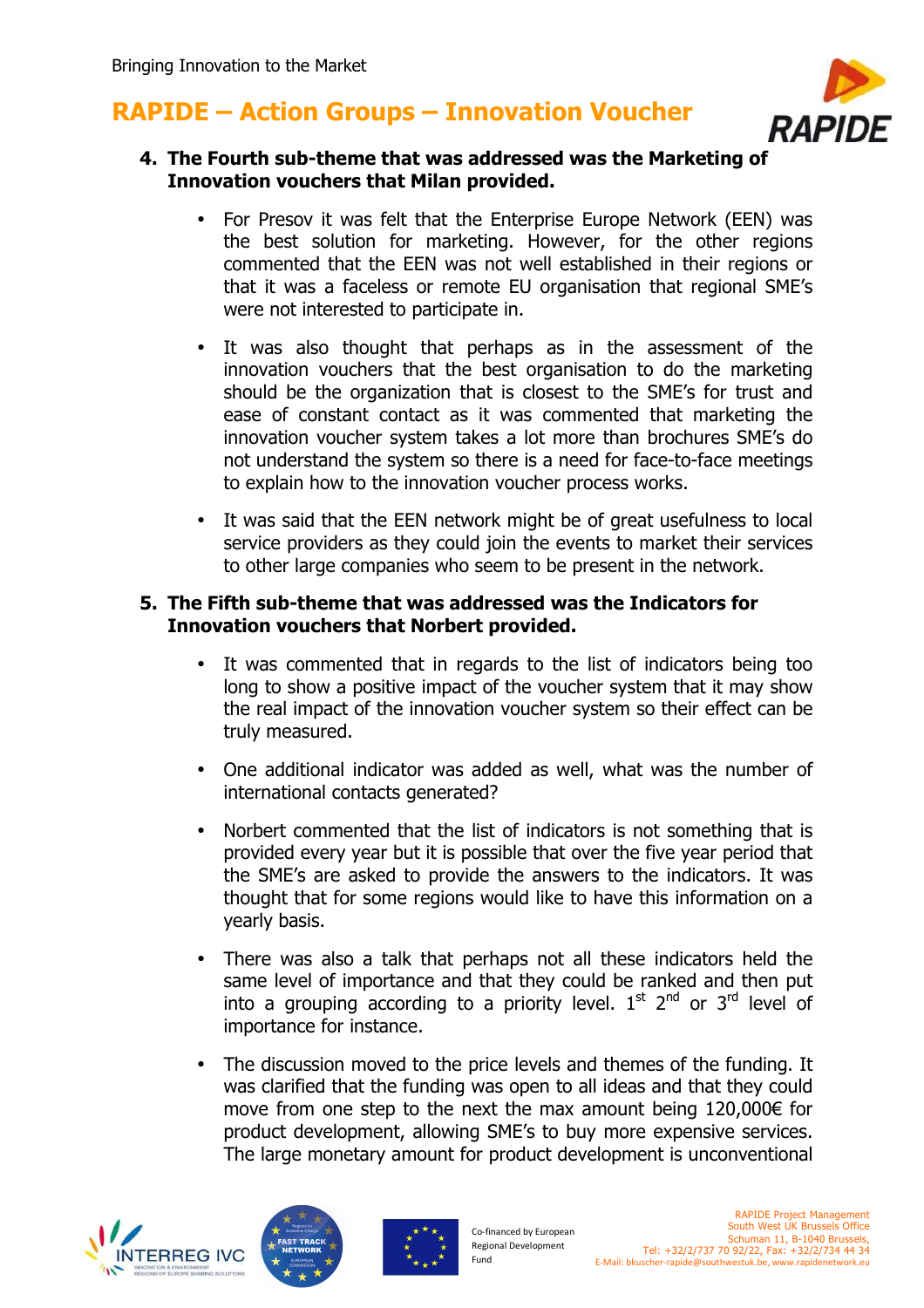

compared to other EU member states who's allocation amounts for that purpose are much less.

- It was discussed that a panel of experts take too much time to give a decision and there is only an in house administrator who does the evaluation and conveys the results quickly to the SME's.
- Norbert agreed to send a further break down of their evaluation criteria under the 4 main evaluation points.

#### **6. The Sixth sub-theme that was addressed was the Cross Border Innovation vouchers that Jukka and Mark provided.**

- It was discussed that it was rather hard to find information regarding Cross Border vouchers but the only real findings was that they should be a part of any innovation voucher system as sometimes the remoteness of a region means a service provider located across an external border might be closer.
- However, it was mentioned that there is no real solution to how to deal with a foreign consultant or service provider and how it would be possible to pay from the national pot to an international service provider. This was agreed would be a good question for the experts at our Brussels meeting as it was believed that the Netherlands had some experience with cross Border vouchers. It was also a desire to get form the experts where information can be found regarding the Cross border vouchers as the information available is scarce at best.

#### **7. The Seventh sub-theme that was addressed was the financial structure or cash flow of Innovation vouchers that Jukka and Mark provided.**

• Only comment that it was sufficient enough that each region had many choices to choose what system worked best for them.







Co-financed by European Regional Development Fund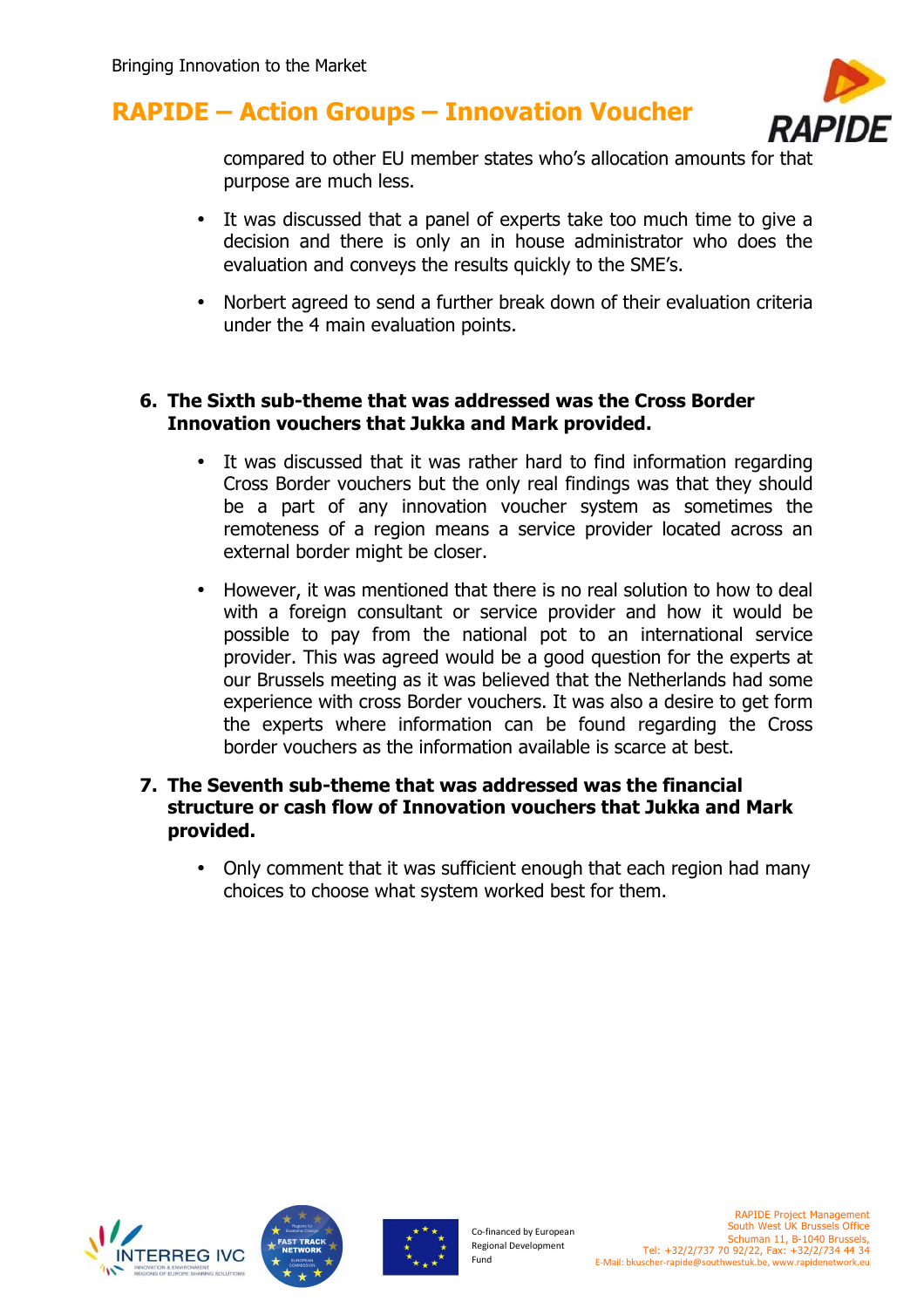

#### **Questions for Brussels**

- 1. There is no real solution to how to deal with a foreign consultant or service provider and how it would be possible to pay from the national pot to an international service provider. This was agreed would be a good question for the experts at our Brussels meeting as it was believed that the Netherlands had some experience with cross Border vouchers. It was also a desire to get form the experts where information can be found regarding the Cross border vouchers as the information available is scarce at best.
- 2. the VAT tax issue
- 3. If the service provider is not working well for example they are using the money for other purposes then they are supposed to how is it corrected? Should they be liable to pay back the money? Or If the project the service provider under takes is not successful how can the money be recuperated from the service provider?

#### **Actions to Undertake before Brussels**

- 1. Questions for the experts in Brussels should be submitted by the  $15<sup>th</sup>$  of September in order for Benjamin to provide the questions to the experts.
- 2. The work on our Action plan background papers should also be well under way as that work may provide us with many questions for the experts in Brussels.





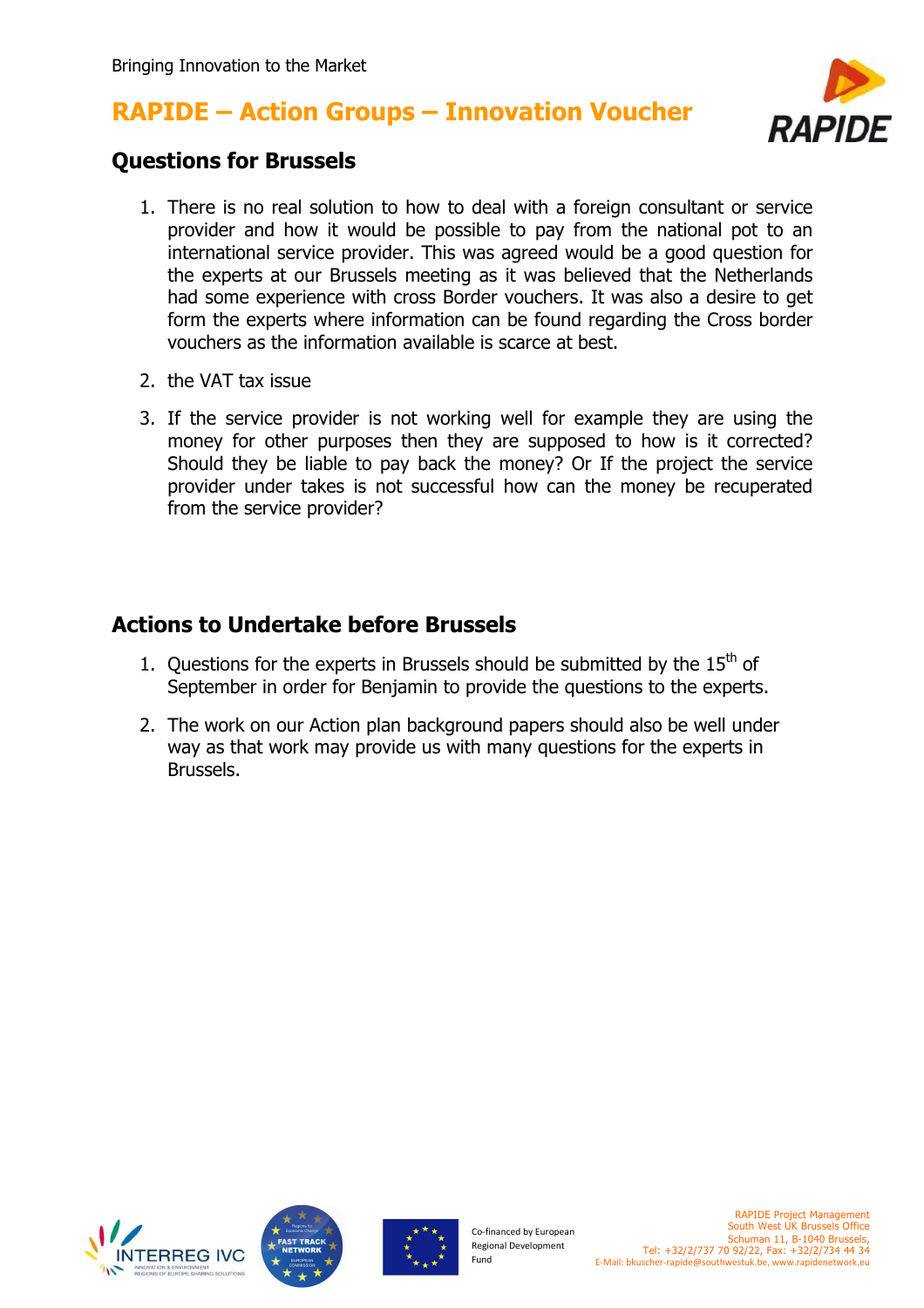

## **List of the Action Group milestones**







Co-financed by European Regional Development Fund

RAPIDE Project Management South West UK Brussels Office Schuman 11, B-1040 Brussels, Tel: +32/2/737 70 92/22, Fax: +32/2/734 44 34 E-Mail: bkuscher-rapide@southwestuk.be, www.rapidenetwork.eu